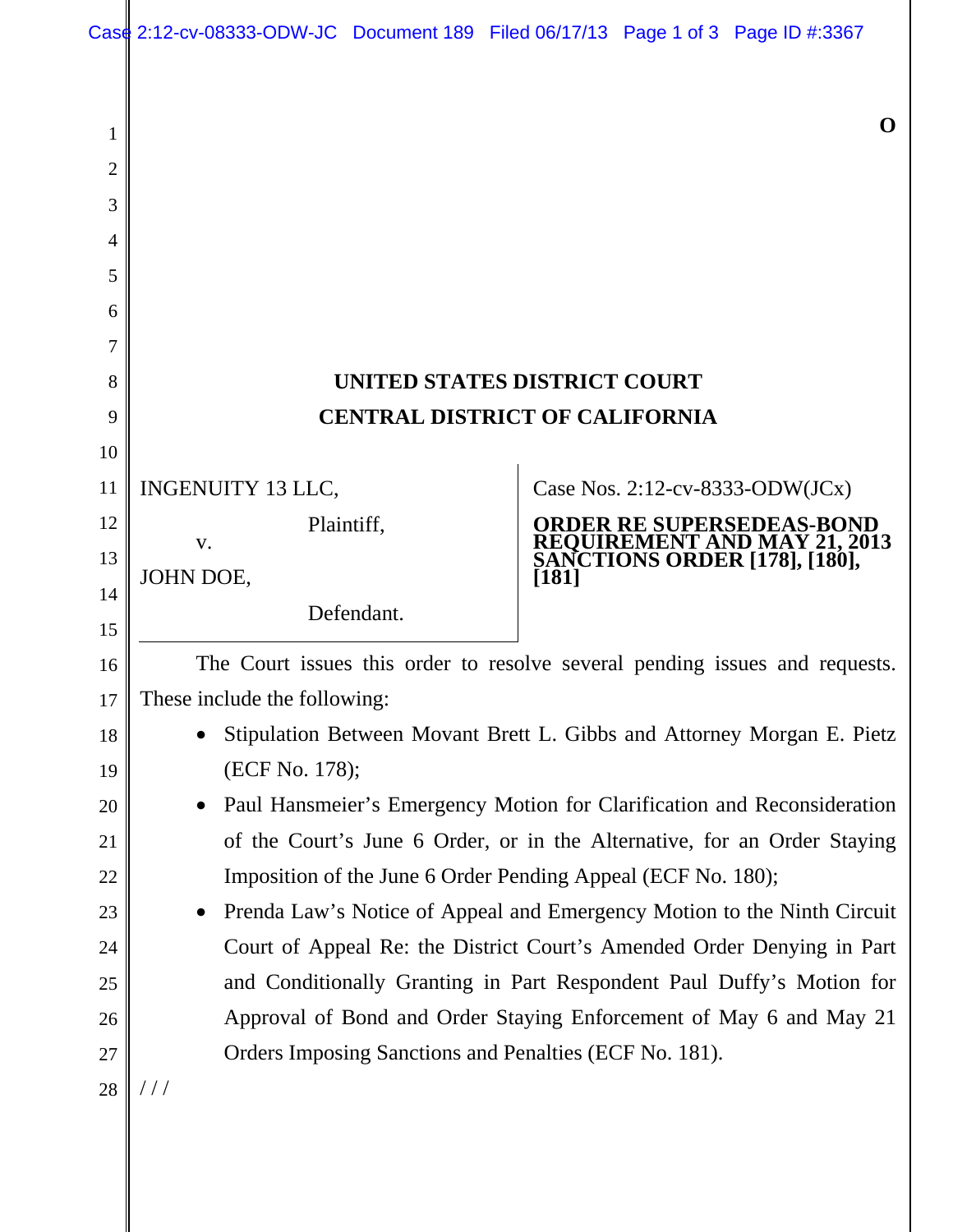1

2

3

4

5

6

7

8

9

10

11

12

13

14

15

16

17

18

19

20

21

22

23

24

25

26

On June 11, 2013, the Court issued its Amended Order concerning the supersedeas-bond requirement. (ECF No. 177.) The order imposed additional conditions, including terms upon which the bond may be executed and an additional bond in the amount of \$135,933.66. The order allowed the Prenda parties seven days to acknowledge these conditions and fourteen days to post the additional bond.<sup>1</sup> Upon reconsideration, the Court hereby extends both deadlines to July 15, 2013. Failure to meet this new deadline will result in the imposition of monetary sanctions. The Court will not consider any further motions to reconsider or stay enforcement in this matter.

Further, although the Prenda parties' bond was not posted with the Court until May 22, 2013—two days after the deadline—the Court finds that there was a goodfaith effort on their part to obtain the bond. The bond was obtained on May 16, 2013. (ECF No. 174.) Therefore, the Court hereby **VACATES** its May 21, 2013 Order imposing sanctions of \$1,000 per day, per person or entity as to each of the Prenda parties.

To the extent Paul Hansmeier's Emergency Motion and Prenda Law's Emergency Motion seeks relief not mentioned above, those Motions are **DENIED**. (ECF Nos. 180, 181.)

Finally, the Court notes that the posted bond conspicuously omits Gibbs as an obligee. The Court also recognizes Gibbs' inability to pay and his dissociation with the Prenda parties. But the Court cannot grant his stipulation with Defendant Doe as to the applicability of the bond: the Court cannot compel the Prenda parties to post a bond on Gibbs's behalf. (*See* ECF No. 178.)

In light of Gibbs' circumstances, the Court hereby **VACATES** its May 21, 2013 Order imposing sanctions as to Gibbs and waives the Rule 62(d) bond requirement as to Gibbs. Nevertheless, the Court notes that Gibbs remains jointly and

27 28  $\overline{\phantom{a}}$ <sup>1</sup> The "Prenda parties" refer to the parties named as obligees on the bond posted on May 23, 2013: Ingenuity 13 LLC, John Steele, Paul Hansmeier, Paul Duffy, AF Holdings LLC, and Prenda Law, Inc. (ECF No. 174.)

2